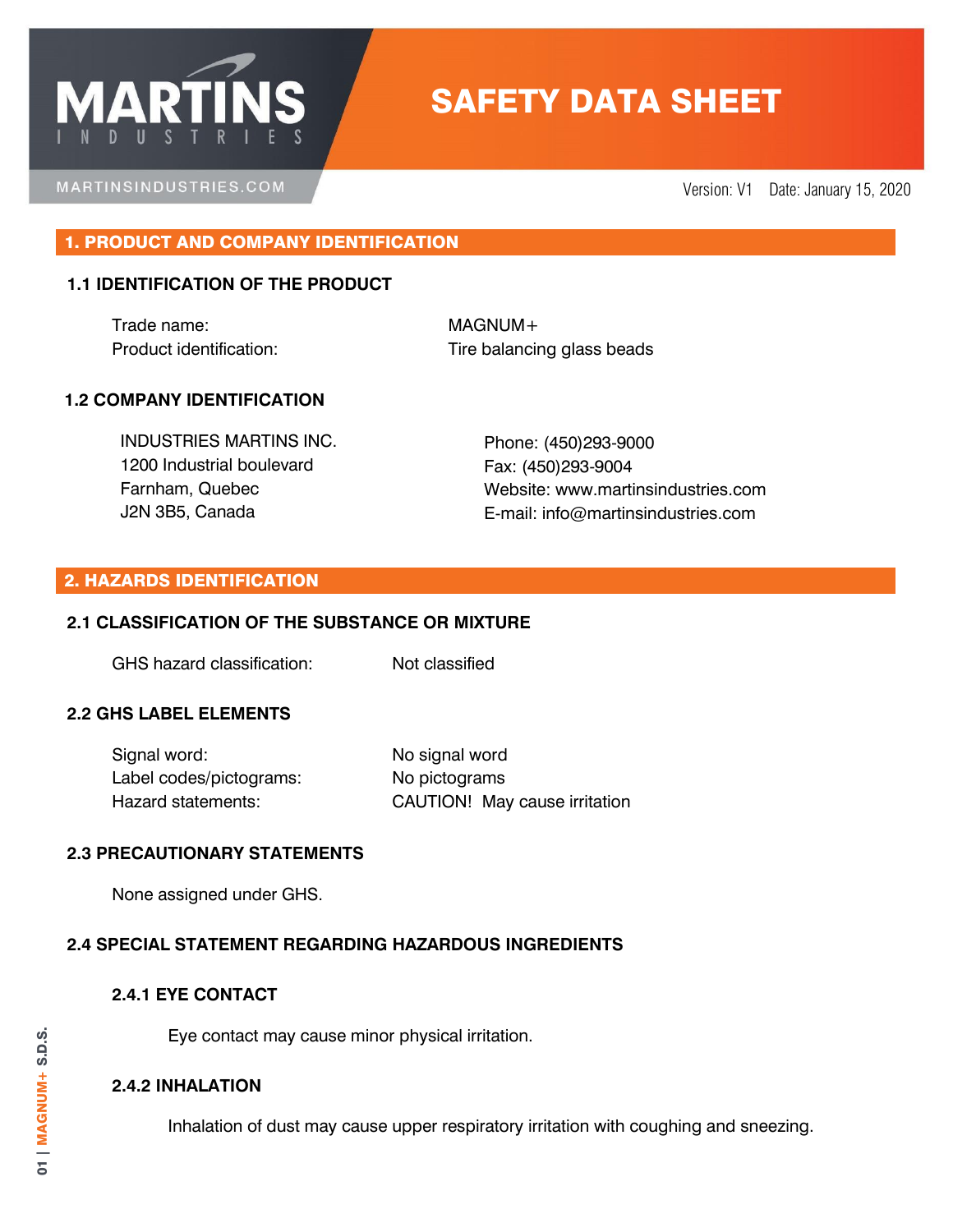

# **2.4.3 HEALTH AND SAFETY INFORMATION**

Read and understand all Health and Safety information on the SDS sheet before use.

## **2.5 POTENTIAL HEALTH EFFECTS**

#### **2.5.1 INHALATION**

Dust that may be released in handling may cause symptoms typical of nuisance dusts including coughing, sneezing and minor upper respiratory irritation.

## **2.5.2 SKIN**

Skin contact not expected to cause any harmful effects.

#### **2.5.3 EYES**

Direct eye contact may cause minor physical or mechanical irritation.

## **2.5.4 INGESTION**

Not considered harmful by ingestion.

## **2.5.5 CARCINOGENICITY ACCORDING TO NTP, IARC AND OSHA:**

Not Applicable. Ingredients in these products are considered to be of a size (non-respirable) and concentration which do not pose a significant threat to human health when the product is used as intended.

# 3. COMPOSTION/INFORMATION ON THE INGREDIENTS

## **3.1 SUBSTANCE**

Not relevant.

## **3.2 MIXTURES**

Description: Beads made of Soda lime glass, CAS# 65997-17-3 / EINECS# 266-046-0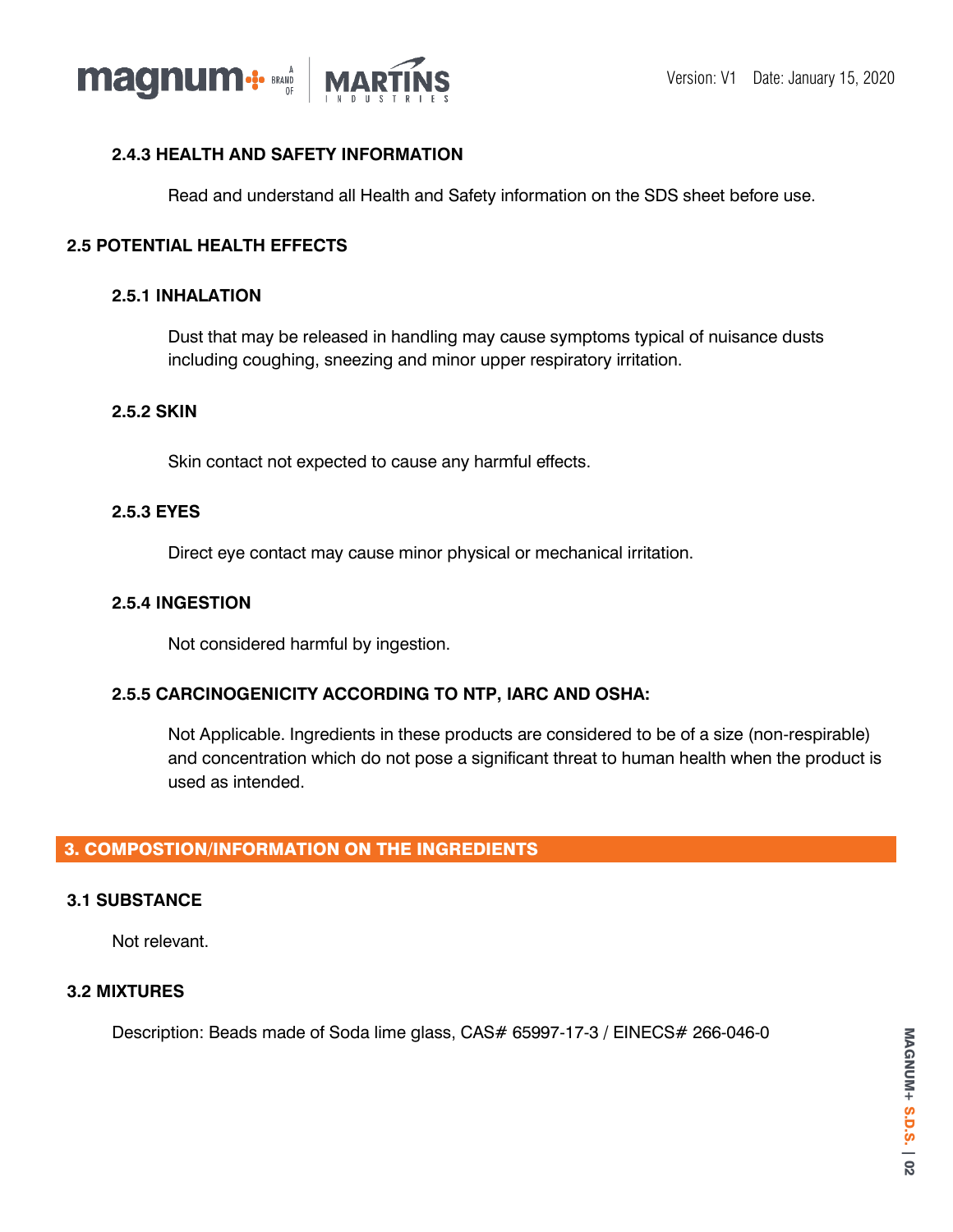

# **COMPONENTS**

| <b>SUBSTANCE NAME</b>            | <b>CLASSIFICATION/</b><br><b>INDEX NO.</b>              | <b>WEIGHT</b>    | <b>CAS-NO</b> | EC-NO<br>(EINECS) | <b>REACH</b><br>REG. NO. |
|----------------------------------|---------------------------------------------------------|------------------|---------------|-------------------|--------------------------|
| <b>MAIN COMPONENTS</b>           |                                                         | Reference values |               |                   |                          |
| Silicon dioxide SiO <sub>2</sub> | amorphous,<br>no hazardous<br>substance                 | 72.30 %          | 7631-86-9     | 231-545-4         | 01-2119379499-16         |
| Sodium oxide Na <sub>2</sub> O   | WaterReact.2;H261<br>Skin Corr.1B;H314                  | 13.30 %          | 1313-59-3     | 215-208-9         | 01-2120759517-43         |
| Calcium oxide CaO                | STOT.SE.3;H335<br>Skin.lrrit.2;H315<br>Eye Dam. 1, H318 | 8.90%            | 1305-78-8     | 215-138-9         | 01-2120767286-44         |
| Magnesium oxide MgO              | No hazardous<br>substance                               | 4.00 %           | 1309-48-4     | 215-171-9         | No registration          |
| Amorphous Silicon<br>Dioxide     |                                                         | $1-2%$           | 7631-86-9     |                   |                          |
| <b>Basic Orange</b>              |                                                         | < 0.01 %         |               |                   |                          |
| <b>FURTHER</b>                   |                                                         | 1.50%            |               |                   |                          |

**Note:** The product is an amorphous inorganic solid composed of the listed individual substances. The material obtained by thermal treatment is inert and its properties are therefore not identical to those of its components.

# 4. FIRST-AID MEASURES

The following first-aid recommendations assume that the appropriate personal and industrial hygiene practices are followed:

# **4.1 EYE CONTACT**

Remove particle carefully from the affected eye. If needed, remove contact lense. Rinse eye 15 minutes thoroughly with plenty of water. If signs/symptoms persist, seek medical attention.

# **4.2 SKIN CONTACT**

Wash skin with soap and water. If signs/symptoms develop seek medical attention.

# **4.3 INHALATION**

Provide fresh air. If signs/symptoms develop, get medical attention.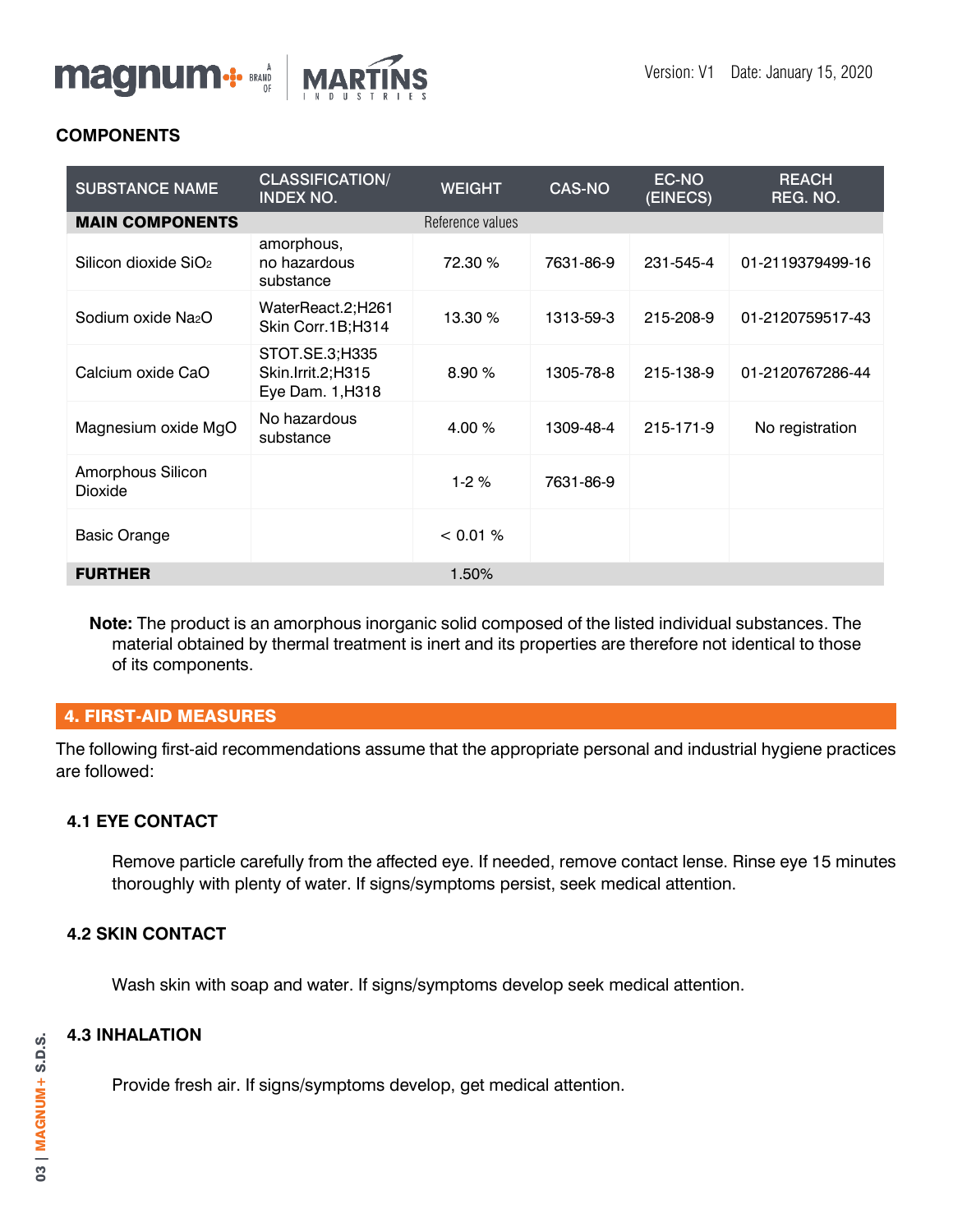

## **4.4 INGESTION**

Do not induce vomiting unless instructed to do so by medical personnel. Have the patient drink water. Get medical attention.

## 5. FIRE FIGHTING MEASURES

#### **5.1 FLASH POINT**

Non-flammable.

## **5.2 FLAMMABLE LIMITS**

| Autoignition temp: | N/A |
|--------------------|-----|
| Flash point:       | N/A |
| LEL:               | N/A |
| UEL:               | N/A |

#### **5.2 SUITABLE EXTINGUISHING AGENTS**

This product is not combustible or flammable. Use extinguishing agents that are suitable to the surrounding fire: water spray, dry chemical, foam or CO2.

## 6. ACCIDENTAL RELEASE MEASURES

## **6.1 METHODS AND MATERIALS FOR RETENTION AND CLEANING**

- 1. Observe precautions from other sections.
- 2. Collect as much of the spilled material as possible.
- 3. Clean up residue.
- 4. Place in a closed container approved for transportation.

In the event of a release of this material, the user should determine if the release qualifies as reportable according to local, state and federal regulations.

# 7. HANDLING AND STORAGE

## **7.1 METHODS AND MATERIALS FOR RETENTION AND CLEANING**

#### **7.1.1 HANDLING:**

For industrial or professional use only. Use general dilution ventilation and/or local exhaust ventilation to control airborne exposures to below Occupational Exposure Limits. If ventilation is not adequate, use respiratory protection equipment.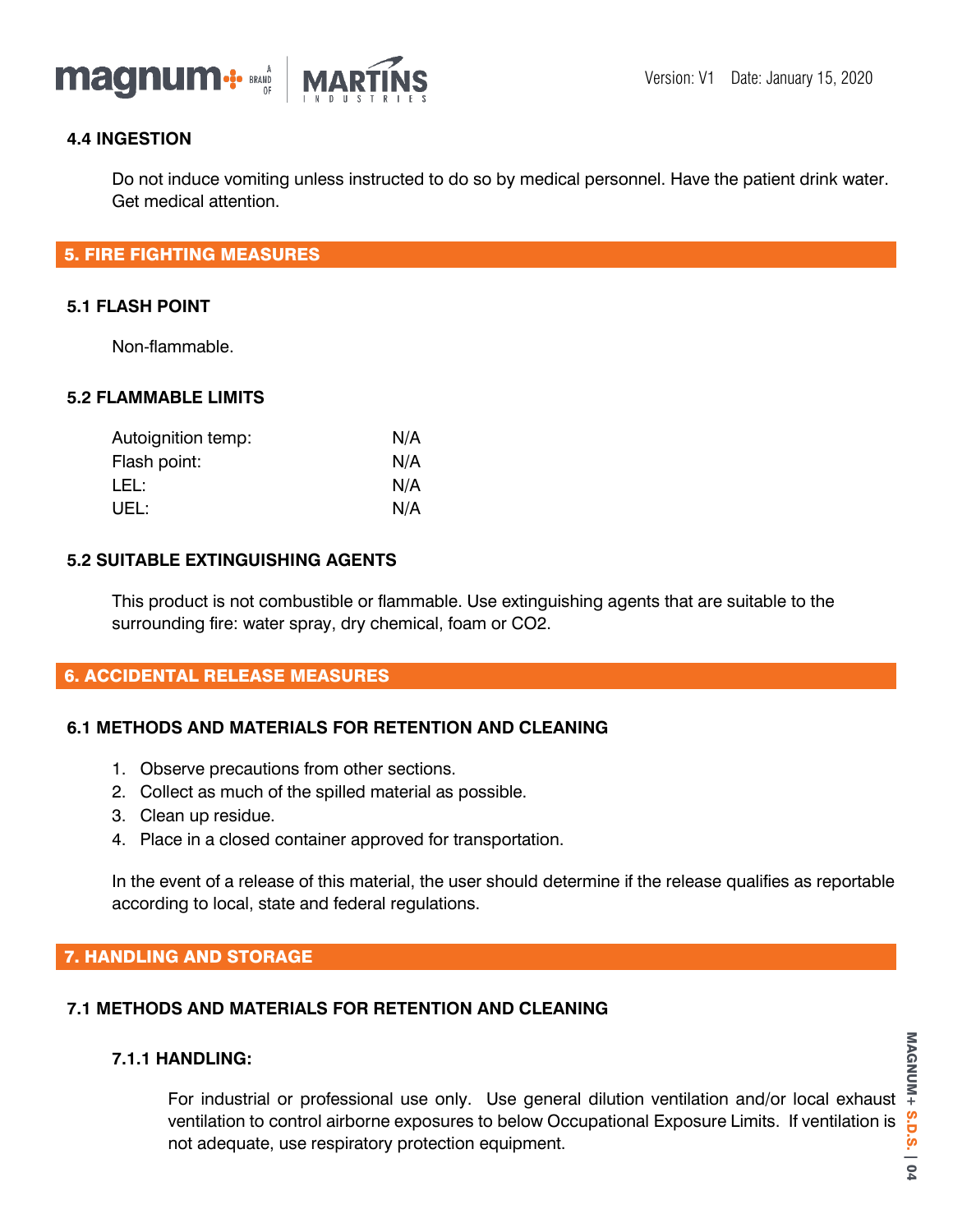

# **7.1.2 STORAGE**

Not applicable.

# **7.2 PROTECTIVE MEASURES FOR SAFE STORAGE**

Increased risk of slipping due to spilled product.

# 8. EXPOSURE CONTROLS/PERSONAL PROTECTION

## **8.1 ENGINEERING CONTROLS:**

Maintain air levels below the recommended exposure limit using process enclosure and exhaust ventilation if necessary. Supply sufficient replacement air to make up for air removed by exhaust systems. If engineering controls and work practices are not effective in controlling exposures, appropriate personal protective equipment including a NIOSH/OSHA approved respirator should be worn.

## **8.2 PERSONNAL PROTECTION**

## **8.2.1 EYES**

Wear safety glasses with side shields or goggles. Eyewash stations should be available in the workplace.

## **8.2.2 SKIN**

Wear rubber, PVC or leather gloves to facilitate personal hygiene.

# **8.2.3 RESPIRATORY**

Workplace ambient dust concentrations should be monitored and if the recommended exposure limit is exceeded, a NIOSH/MSHA approved respirator with dust pre-filter should be worn.

# **8.2.4 WORK/HYGIENE**

Employees should wash their hands and face before eating, drinking, or using tobacco products.

# **8.2.5 OTHER**

Educate and train employees in the safe use and handling of hazardous chemicals.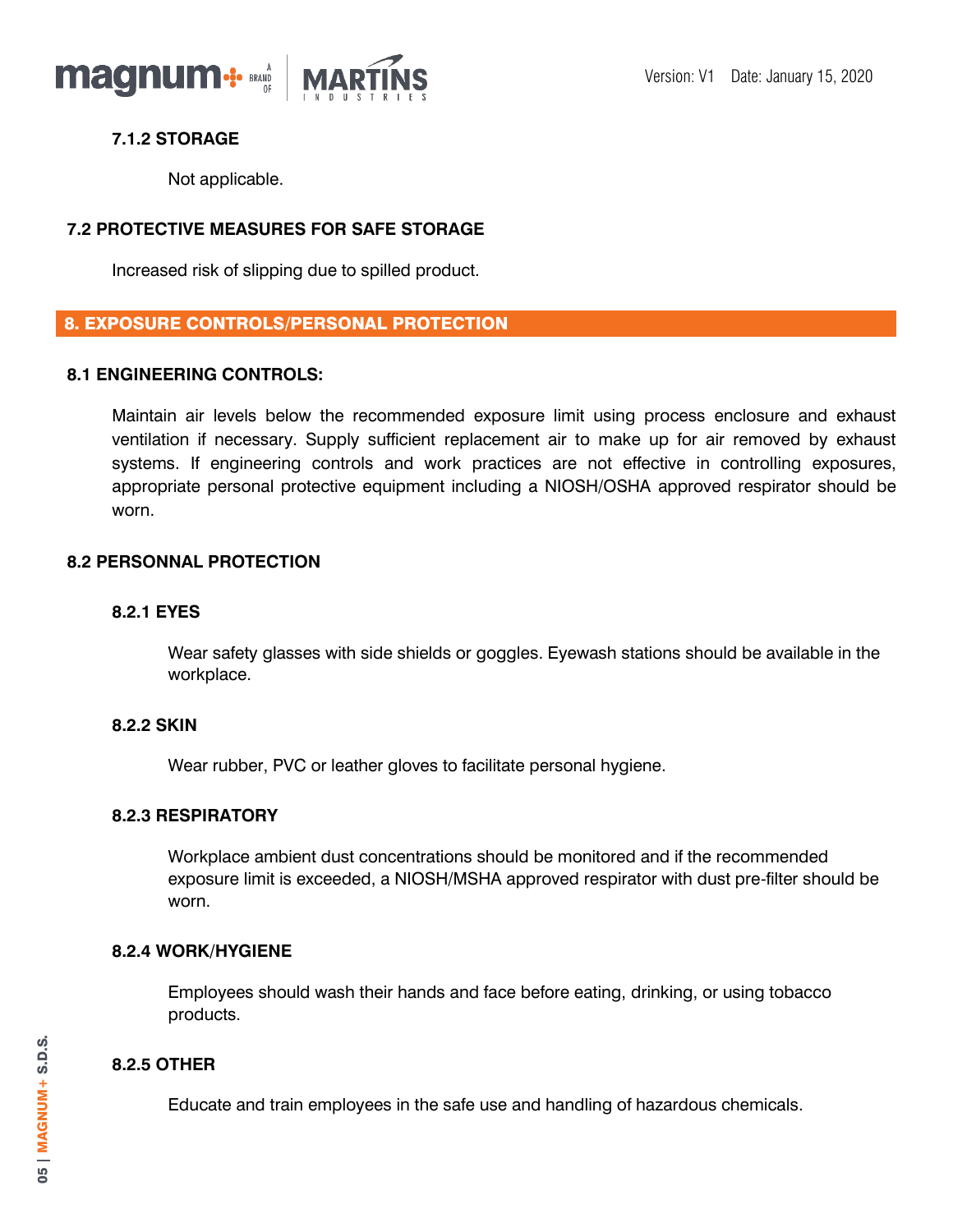

# 9. PHYSICAL AND CHEMICAL PROPERTIES

## **9.1 INFORMATION ON BASIC PHYSICAL AND CHEMICAL PROPERTIES**

| <b>Physical State:</b>           | Solid                          | <b>Boiling Point:</b>   | Not applicable |
|----------------------------------|--------------------------------|-------------------------|----------------|
| Appearance:                      | <b>Beads</b>                   | <b>Flash Point:</b>     | Not applicable |
| Odour:                           | Odourless                      | <b>Vapour Pressure:</b> | Not applicable |
| <b>Odour Threshold</b><br>(ppm): | Not applicable                 | <b>Vapour Density:</b>  | Not applicable |
| Colour:                          | Various colours                | <b>Bulk Density:</b>    | Not available  |
| Grade:                           | Typical particle size 2-2.4 mm | <b>Viscosity:</b>       | Not applicable |
| <b>Melting Point:</b>            | Not applicable                 | <b>Flash Point:</b>     | Not applicable |
| <b>Freezing Point:</b>           | Not applicable                 | <b>Specific Gravity</b> | $2.6 - 2.7$    |

## **9.2 OTHER INFORMATION**

Use of this product under normal and recommended conditions and specifications will pose no known hazards. However, if surfaces using this product are subjected to sanding or grinding as might occur for maintenance purposes, and such treatment produces respirable dust, then proper ventilation and breathing apparatus should be used. Under such conditions, NIOSH-BOM approved respirators should be worn.

Gloves: Optional

Eye protection: Full eye zone goggles should be worn.

# 10. EXPOSURE CONTROLS/PERSONAL PROTECTION

## **10.1 CHEMICAL STABILITY UNDER NORMAL CONDITIONS**

Stable.

## **10.2 MATERIAL AND CONDITIONS TO AVOID**

None known

# **10.3 HAZARDOUS POLYMERIZATION**

Hazardous polymerization will not occur.

## **10.4 HAZARDOUS DECOMPOSITION**

Under recommended usage conditions, hazardous decomposition products are not expected. Hazardous decomposition products may occur as a result of oxidation, heating or reaction with another material.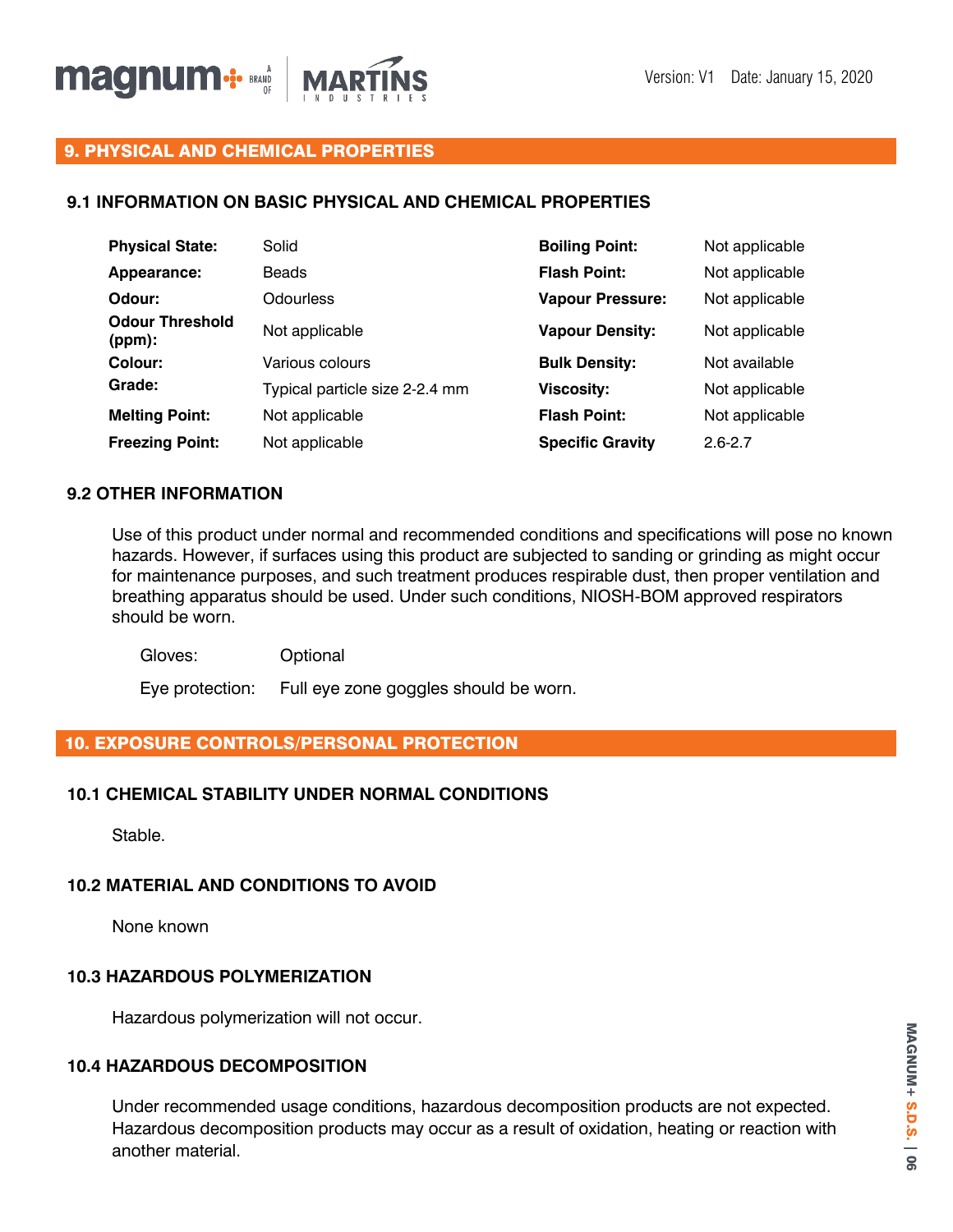

# 11. TOXICOLOGICAL INFORMATION

# **11.1 INFORMATION ON TOXICOLOGICAL EFFECTS**

| <b>Skin corrosion/irritation:</b>         | Non irritating                                  |
|-------------------------------------------|-------------------------------------------------|
| Serious eye damage/irritation:            | Non irritating                                  |
| <b>Respiratory or skin sensitization:</b> | Non irritating                                  |
| Ingestion:                                | Non irritating                                  |
| <b>Carcinogenicity:</b>                   | Not classified                                  |
| <b>Reproductive Data:</b>                 | No adverse reproductive effects are anticipated |
| <b>Mutagenicity Data:</b>                 | No adverse mutagenic effects are anticipated    |
| <b>Teratogenicity Data:</b>               | No adverse teratogenic effects are anticipated  |
| <b>Synergistic Materials:</b>             | None known                                      |

# 12. ECOLOGICAL INFORMATION

## **12.1 ECOTOXICITY**

|                                | <b>Species</b>    | <b>Test information</b> | <b>Concentration</b> |
|--------------------------------|-------------------|-------------------------|----------------------|
|                                | Brachydanio rerio | 96-hour LC50            | $>10000$ ppm (3)     |
|                                | Daphnia magna     | 24-hour EC50            | >                    |
| <b>12.2 ENVIRONMENTAL FATE</b> |                   |                         |                      |

| <b>Species</b>           | <b>Test information</b> | <b>Concentration</b> |
|--------------------------|-------------------------|----------------------|
| Selenastrum capricorntum | 72-hour EC50            | 440 mg/l (6)         |
| Scenedesmus subspicatus  | 72-hour EC50            | $>10000$ mg/l (6)    |

# 13. DISPOSAL CONSIDERATIONS

## **13.1 DEACTIVATING CHEMICALS**

None required

# **13.2 WASTE DISPOSAL METHODS**

Dispose of waste material at an approved (hazardous) waste treatment/disposal facility in accordance with applicable local, provincial and federal regulations.

Do not dispose of waste with normal garbage, or to sewer systems.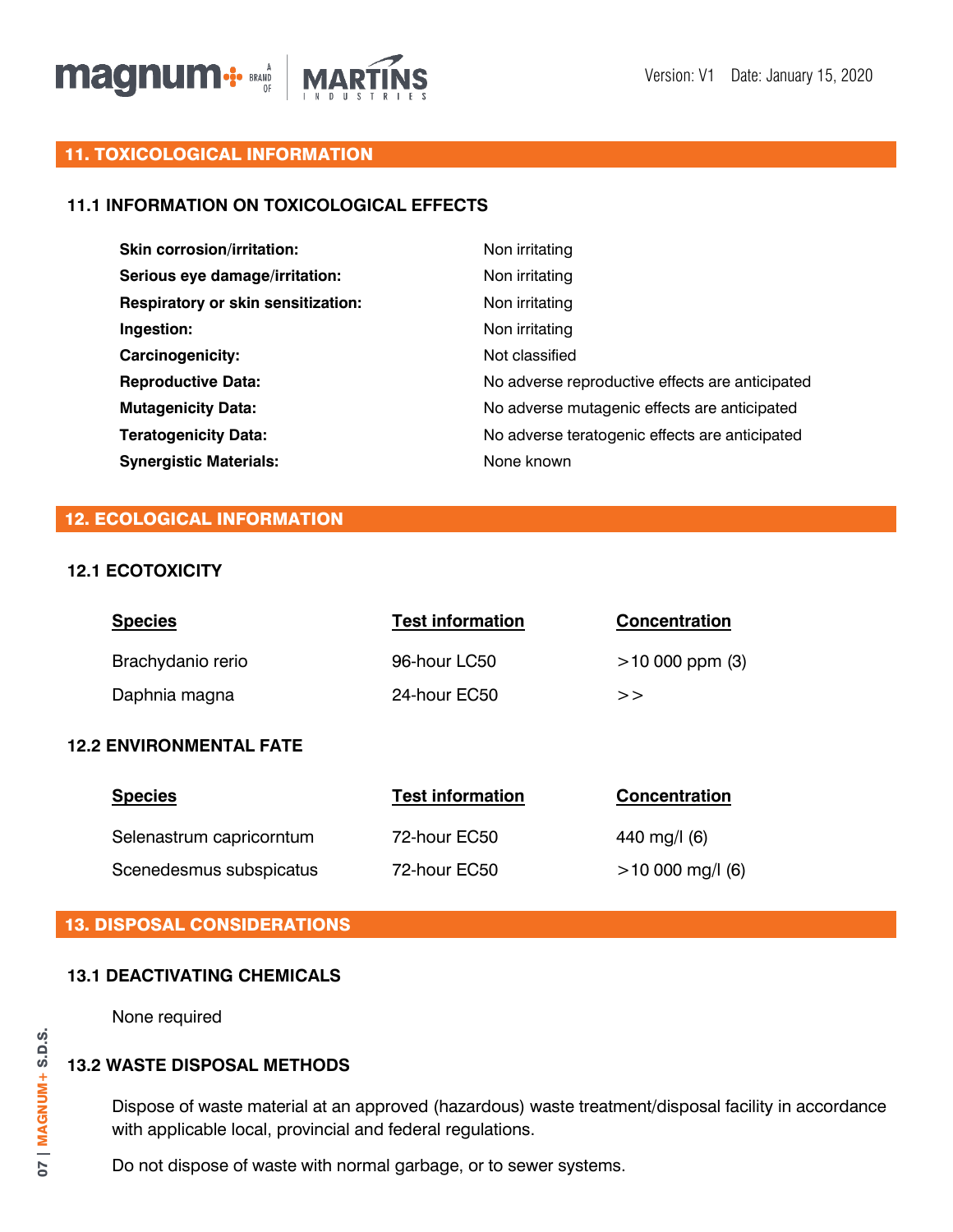

## **13.3 DISPOSAL OF PACKAGING**

- 1. Empty containers retain product residue.
- 2. Treat package in the same manner as the product.
- 3. Dispose of waste material at an approved landfill site.
- 4. Recycling is encouraged.

# 14. TRANSPORTATION INFORMATION

# **14.1 CANADIAN TDG ACT SHIPPING DESCRIPTION**

This product is not regulated by TDG.

| $Label(s)$ :       | Not applicable |
|--------------------|----------------|
| Placard:           | Not applicable |
| <b>ERAP Index:</b> | Not applicable |
| Exemptions:        | None known     |
|                    |                |

# 15. REGULATORY INFORMATION

#### **15.1 CANADA**

| CEPA – NSNR: | This material is included on the DSL under the CEPA                                 |
|--------------|-------------------------------------------------------------------------------------|
| CEPA – NPRI: | Not included                                                                        |
| WHMIS:       | The components of the product are listed on the Canadian Domestic<br>Substance List |

# **15.2 USA**

| <b>Environmental Protection Act:</b> | This material is included on the TSCA Inventory |
|--------------------------------------|-------------------------------------------------|
| OSHA HCS (29cfr 1910.1200):          | Not regulated                                   |
| NFPA:                                | 1 Health,<br>0 Fire,<br>0 Reactivity (3)        |
| HMIS:                                | 1 Health,<br>0 Fire,<br>0 Reactivity (3)        |

# **15.3 INTERNATIONAL**

EINECS: Components of the product are on the European Inventory of Existing Chemical Substances